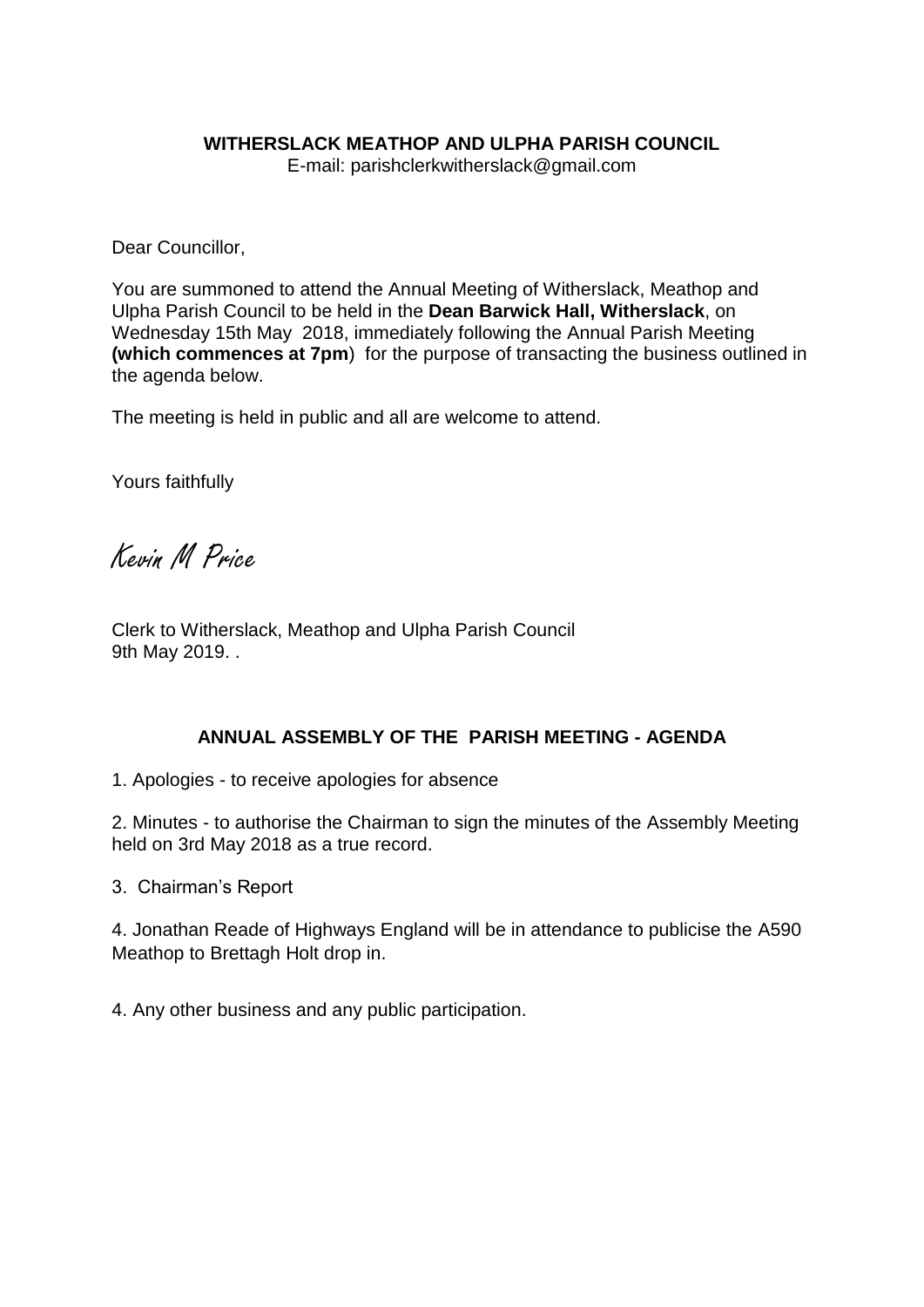# **ANNUAL PARISH COUNCIL MEETING - AGENDA**

- 1. **Election of Chairman -** to elect a Chairman for 2019-2020
- 2. **Appointment of Vice-Chairman** *-* to appoint a Vice-chairman for 2019-2020
- 3. **Apologies** to receive apologies for absence.
- 4. **Declarations of interest -** to receive Declarations of Interest from Councillors.
- 5. **Minutes** to authorise the Chairman to sign the minutes of the Council meeting held on 11th March 2019 as a true record.
- 6. **Casual Vacancies**  to consider any expressions of interest in the two Council vacancies.
- 7. **Police Report** to receive a report from the Community Police Officer.
- 8. **County and District Councillors** to receive brief updates from County and District Councillors.
- 9. **Community Governance Review** to consider responding to this consultation.

## 10.**Planning matters:**

*a. To note the following decisions, notified to the Council by the Planning Authority:*

7/2019/5160 Birks Farm, Witherslack. Agricultural worker dwelling. Granted. 7/2019/5195 Bowes Lodge, Witherslack. Proposed all-weather riding arena. Granted.

*b. To consider the following application:*

7/2019/5279 3 Blea Crag, Witherslack. proposed side conservatory.

- 11.**Proposals for a Play Area -** to receive an update (if available).
- 12. **Film Festival 2020 -** to receive an update (if available)
- **13. Strategic Long Term Plan for the parish** to receive an update from Councillor Wilson.
- 14. **Bus shelter repairs -** to consider necessary repairs to the bus shelters and to agree action.
- 15. **Parish Handyman** to consider the future of this post.